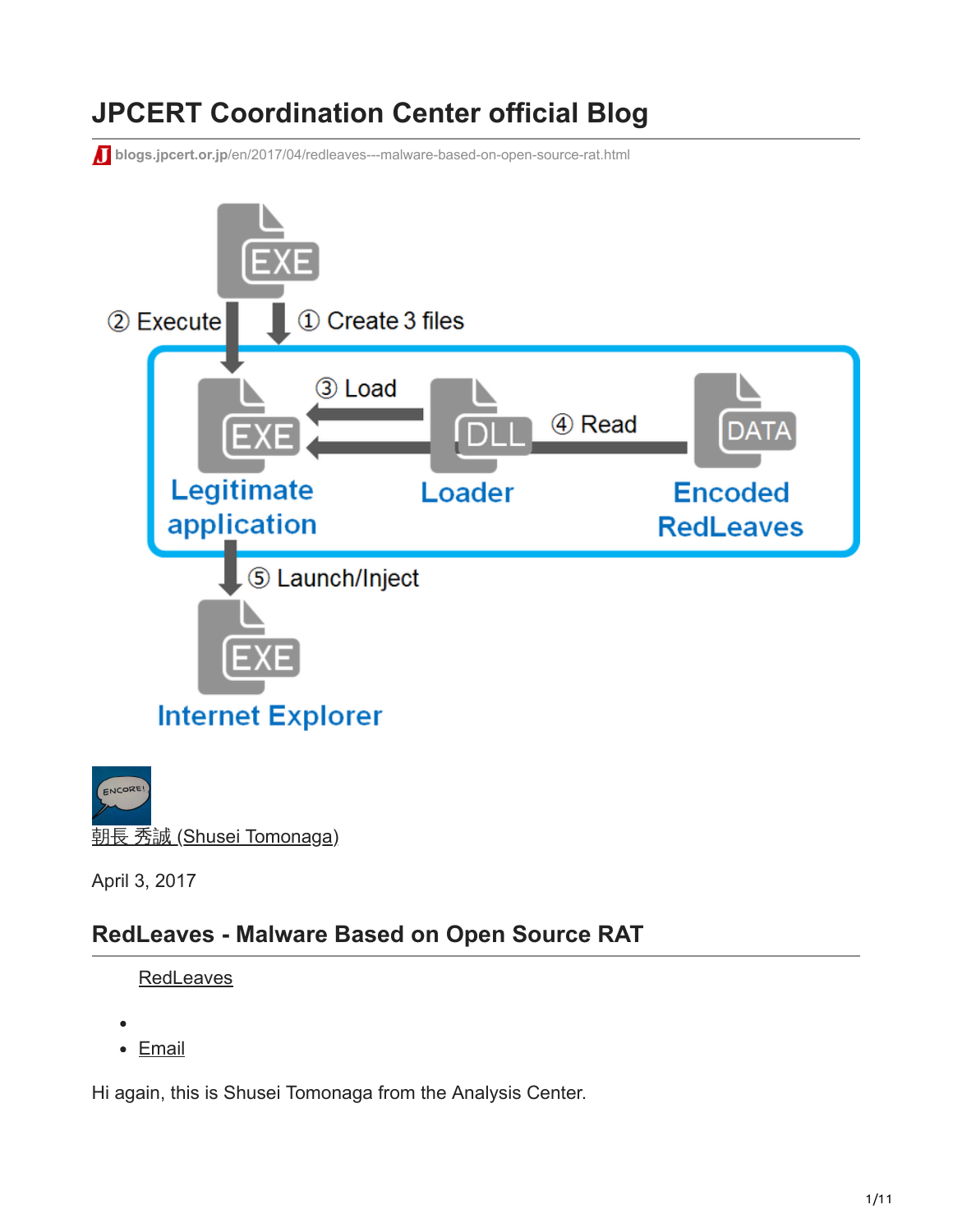Since around October 2016, JPCERT/CC has been confirming information leakage and other damages caused by malware 'RedLeaves'. It is a new type of malware which has been observed since 2016 in attachments to targeted emails.

This entry introduces details of RedLeaves and results of our analysis including its relation to PlugX, and a tool which is used as the base of this malware.

## **How RedLeaves runs**

To have the RedLeaves injected into the process of Internet Explorer, the following steps will be taken (Figure1):

Figure 1: Flow of events until RedLeaves runs



Malware samples that JPCERT/CC has analysed create the following three files in %TEMP% folder and execute a legitimate application when executed.

- A legitimate application (EXE file): a signed, executable file which reads a DLL file located in the same folder
- A Loader (DLL file): a malicious DLL file which is loaded by the legitimate application
- Encoded RedLeaves (DATA file): Encoded data which is read by the loader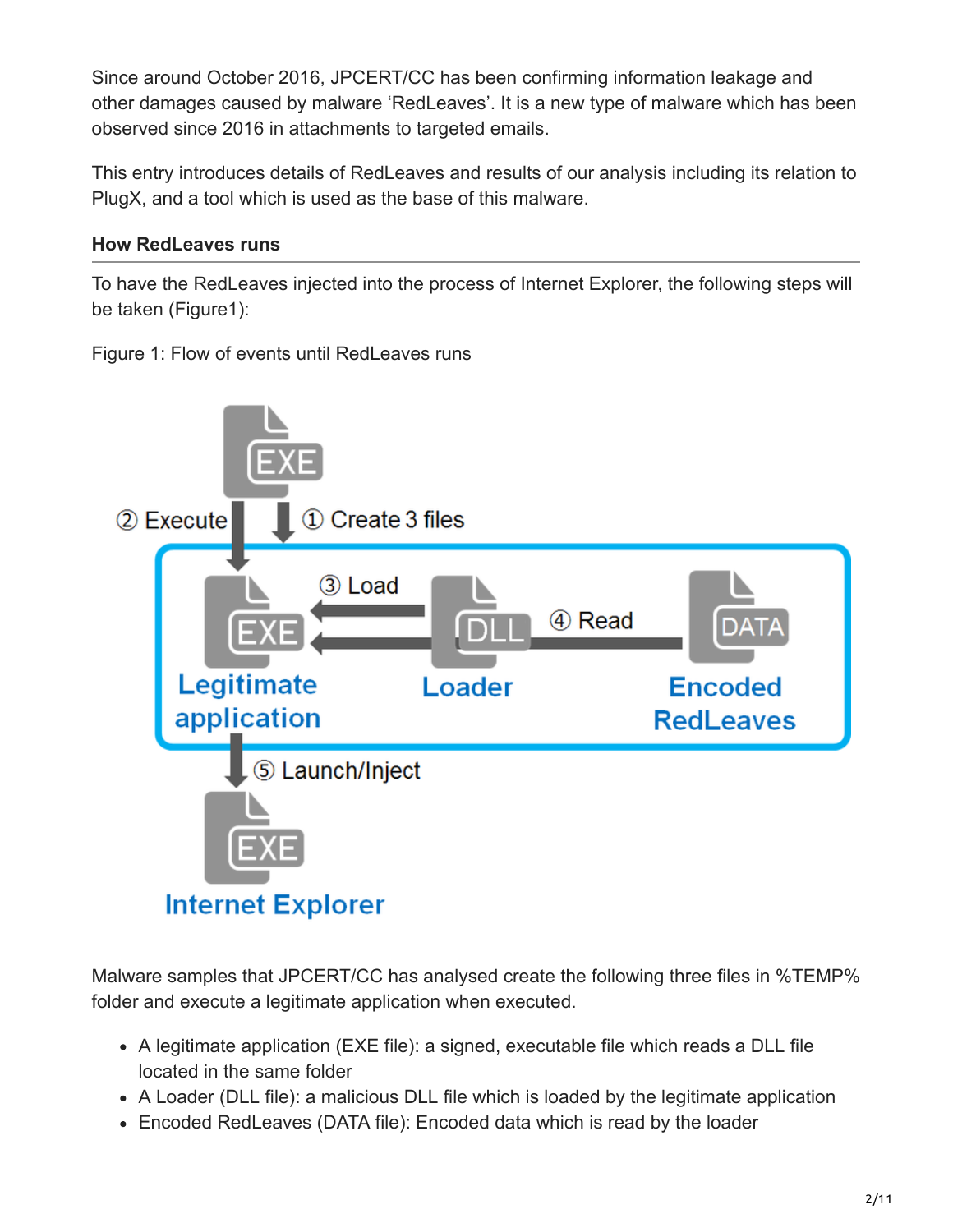When the legitimate application is executed, it loads the loader located in the same folder through DLL Hijacking (DLL preloading).

The loader, which is loaded in the legitimate application, reads and decodes the encoded RedLeaves and then executes it. The executed RedLeaves launches a process (Internet Explorer) depending on its configuration, and injects itself there. Then, RedLeaves starts running in the injected process. The following section explains the behaviour of the injected RedLeaves.

## **Behaviour of RedLeaves**

RedLeaves communicates to specific sites by HTTP or its custom protocol and executes commands that are received. Figure 2 is the PE header of the injected RedLeaves. Strings such as "MZ" and "PE" are replaced with "0xFF 0xFF".

Figure 2: Injected RedLeaves

| <b>X</b> Pha                       |           |                    |                 | p - 005000000055FFFF] |          |                 |           |                 |           |                                    |                 |            |           |          |          |           |                                                                                                                          |   |                |                                    |  |
|------------------------------------|-----------|--------------------|-----------------|-----------------------|----------|-----------------|-----------|-----------------|-----------|------------------------------------|-----------------|------------|-----------|----------|----------|-----------|--------------------------------------------------------------------------------------------------------------------------|---|----------------|------------------------------------|--|
| Fil                                |           |                    |                 | bug                   |          | Plugins         |           |                 | Options   |                                    | Window          |            |           | Help     |          |           |                                                                                                                          |   |                |                                    |  |
|                                    |           |                    | <b>TILL</b>     |                       | ٠H       |                 |           | п               | ᆌ         | ᆌ                                  |                 | $L \mid E$ |           | M <br>т  |          | н<br>WI   | с                                                                                                                        | к |                | $B   R   \dots  $                  |  |
| 00500000 FF FF                     |           |                    | 90              | 00                    | 03       | 00              | 00        | 00              | 04        | 00                                 | 00              | 00.        | FF        | FF       | 00       | 00        |                                                                                                                          |   |                |                                    |  |
| nn5nnn1n<br>nn5nnn2n               | 00        | <b>B8 UU</b><br>nn | 00<br>00        | 00.<br>00             | 00<br>00 | 00<br>00        | 00<br>00  | 00<br>00        | 40<br>nn  | nn<br>nn                           | ΠN<br>00        | 00<br>00   | 00<br>00  | 00<br>nn | 00<br>nn | 00<br>00  | ク@                                                                                                                       |   |                |                                    |  |
| 00500030                           | ۵O        | nn                 | nn              | 00                    | ۵O       | 00              | nn        | 00              | nn        | nn                                 | nn              | 00         | E8        | nn       | nn       | 00        | .                                                                                                                        |   |                |                                    |  |
| 00500040<br>00500050               | ΩE<br>69  | 1 F<br>73          | BA<br>20        | 0E.<br>70.            | 00<br>72 | <b>B4</b><br>6F | 09<br>67  | CD<br>72        | 21<br>61  | 88<br>6D                           | Π1<br>20        | 40<br>63   | CD<br>61  | 21<br>6E | 54<br>6E | 68<br>6F  |                                                                                                                          |   |                | コ .I.ヘ!ク Lヘ!Th<br>is program canno |  |
| 00500060                           | 74        | 20                 | 62.             | 65                    | 20       | 72              | 75        | 6E              | 20        | 69                                 | 6E              | 20.        | 44        | 4F       | 53       | 20        |                                                                                                                          |   |                | t be run in DOS                    |  |
| 00500070                           | 6D.       | 6F                 | 64              | 65.<br>FF             | 2Ε<br>FF | ΩD              | ΩD        | 0A              | 24<br>FF. | 00                                 | 00              | 00<br>FF   | 00        | 00<br>FF | ۵O       | 00        | $mode$ \$                                                                                                                |   |                |                                    |  |
| 00500080<br>00500090               | FF.<br>FF | FF<br>FF           | FF<br>FF        | FF                    | FF       | FF<br>FF        | FF<br>FF. | FF.             |           | FF<br>FFLFF FF FF FF               | FF              |            | FF<br>FF  | FF       | FF<br>FF | FF<br>FF  |                                                                                                                          |   |                |                                    |  |
| 005000A0                           | FF        | FF                 | FF              | FF                    | FF       | FF              | FF        | FF              |           |                                    |                 |            | FF        | FF       |          | FF        |                                                                                                                          |   |                |                                    |  |
| 005000BO<br>00500000               | FF<br>FF  | FF                 | <b>FF</b><br>FF | FF<br>FF              | FF<br>FF | FF<br><b>FF</b> | FF<br>FF  | FF<br><b>FR</b> |           |                                    |                 | F<br>F     | FF<br>FF  | FF       |          | FF<br>FF  |                                                                                                                          |   |                |                                    |  |
| 005000DO                           | FF        | FF                 | FF              | FF                    | FF       | FF              | FF.       |                 |           | Film, anno                         |                 | ŦF         | FF        | FF       | FF       | FF        |                                                                                                                          |   |                |                                    |  |
| 005000E0<br>005000F0               | 00<br>28  | 00<br>30           | 00<br>4F        | 00<br>58              | 00<br>00 | 00<br>nn        | 00<br>nn  |                 |           | $00$ FF FF<br>$00$ $100 - 00 - 00$ | $\overline{00}$ | 00<br>00   | 40<br>FſI | n1<br>nn | 05<br>n2 | 00<br>21  | .<br>( <nx< th=""><th></th><th><math display="inline">\blacksquare</math></th><th><math>\cdot</math></th><th></th></nx<> |   | $\blacksquare$ | $\cdot$                            |  |
| 00500100                           | ΩR        |                    | ПA              | nn                    | 00       | CC              | Ω2        | 00              | 00        | CА                                 | ΠN              | ΠN         | 00        | 00       | 00       | 00        |                                                                                                                          |   |                | .                                  |  |
| NN5NN 1 1 N<br>005001<br><b>DO</b> | 84<br>nn  | 93                 | Π1              | nn<br>nn              | ΩŪ<br>nn | 1 N<br>-n2      | ΠN<br>nn  | ΠN<br>nn        | nn<br>IN5 | FП<br>nn                           | n9              | ΠN<br>nn   | ΠN<br>nn  | ΠN<br>nn | 50<br>nn | OO.<br>nn |                                                                                                                          |   |                |                                    |  |

The injected RedLeaves connects to command and control (C&C) servers by HTTP POST request or its custom protocol. Destination hosts and communication methods are specified in its configuration. Please refer to Appendix A for more information.

Below is an example of the HTTP POST request. Table B-1 and B-2 in Appendix B describe the format of the data sent.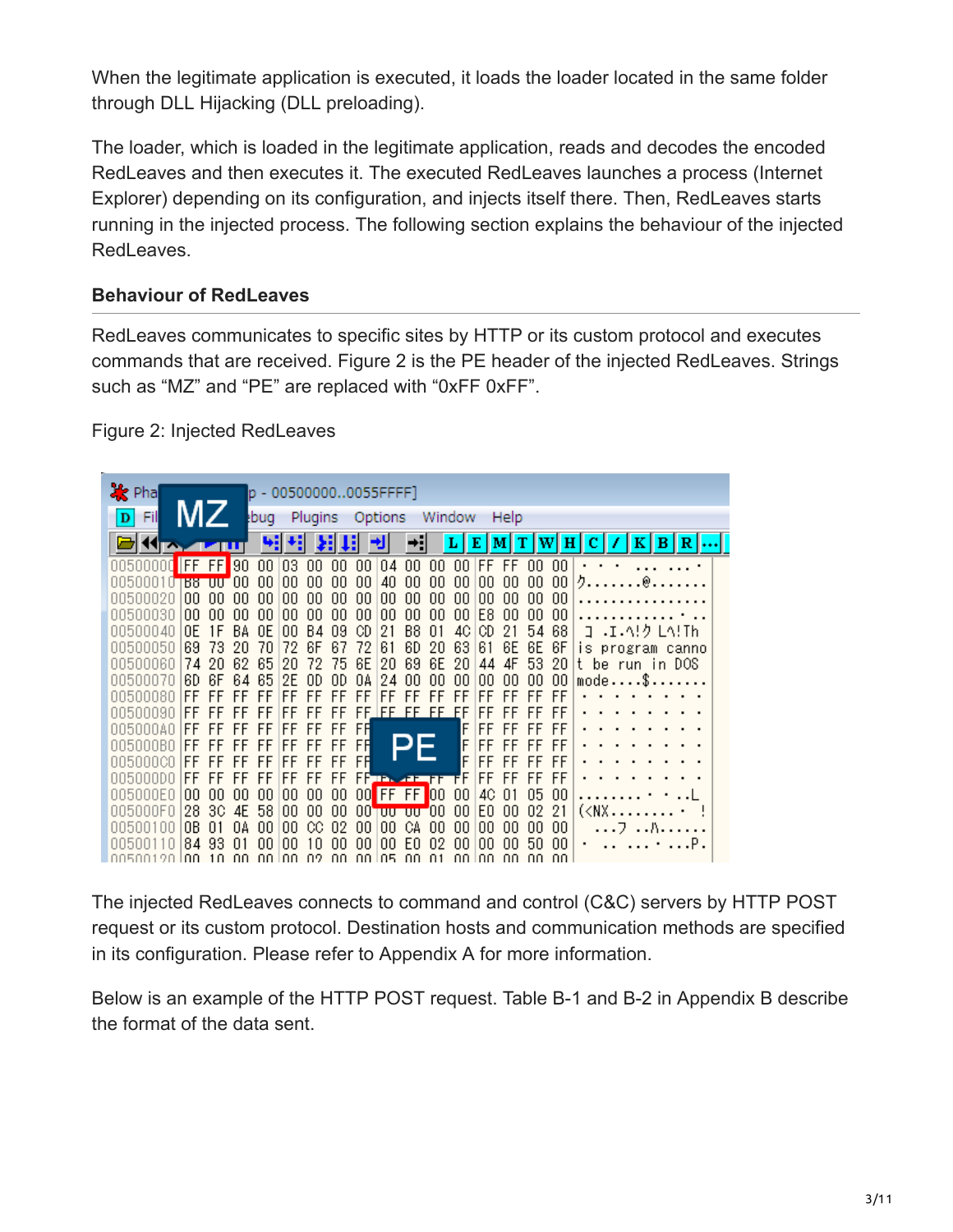POST /YJCk8Di/index.php Connection: Keep-Alive Accept: \*/\* Content-Length: 140 Host: 67.205.132.17:443

[Data]

The data is encrypted with RC4 (the key is stored in its configuration) and contains the following:

\_\_msgid=23.\_\_serial=0.clientid=A58D72524B51AA4DBBB70431BD3DBBE9

The data received from the C&C servers contain commands. Depending on the received commands, RedLeaves executes the following functions (Please see Table B-3 in Appendix B for the details of received data):

- Operation on files
- Execute arbitrary shell commands
- Configure communication methods
- Send drive information
- Send system information
- Upload/download files
- Screen capture
- Execute proxy function

### **Base of RedLeaves's Code**

JPCERT/CC analysed RedLeaves and confirmed that its code has a lot in common with the source code of Trochilus[1], a type of RAT (Remote Administration Tool), which is available on Github. Figure 3 shows part of the code to process received data. It is clear that it processes the same data as listed in Table B-3 in Appendix B.

Figure 3: Part of Trochilus's source code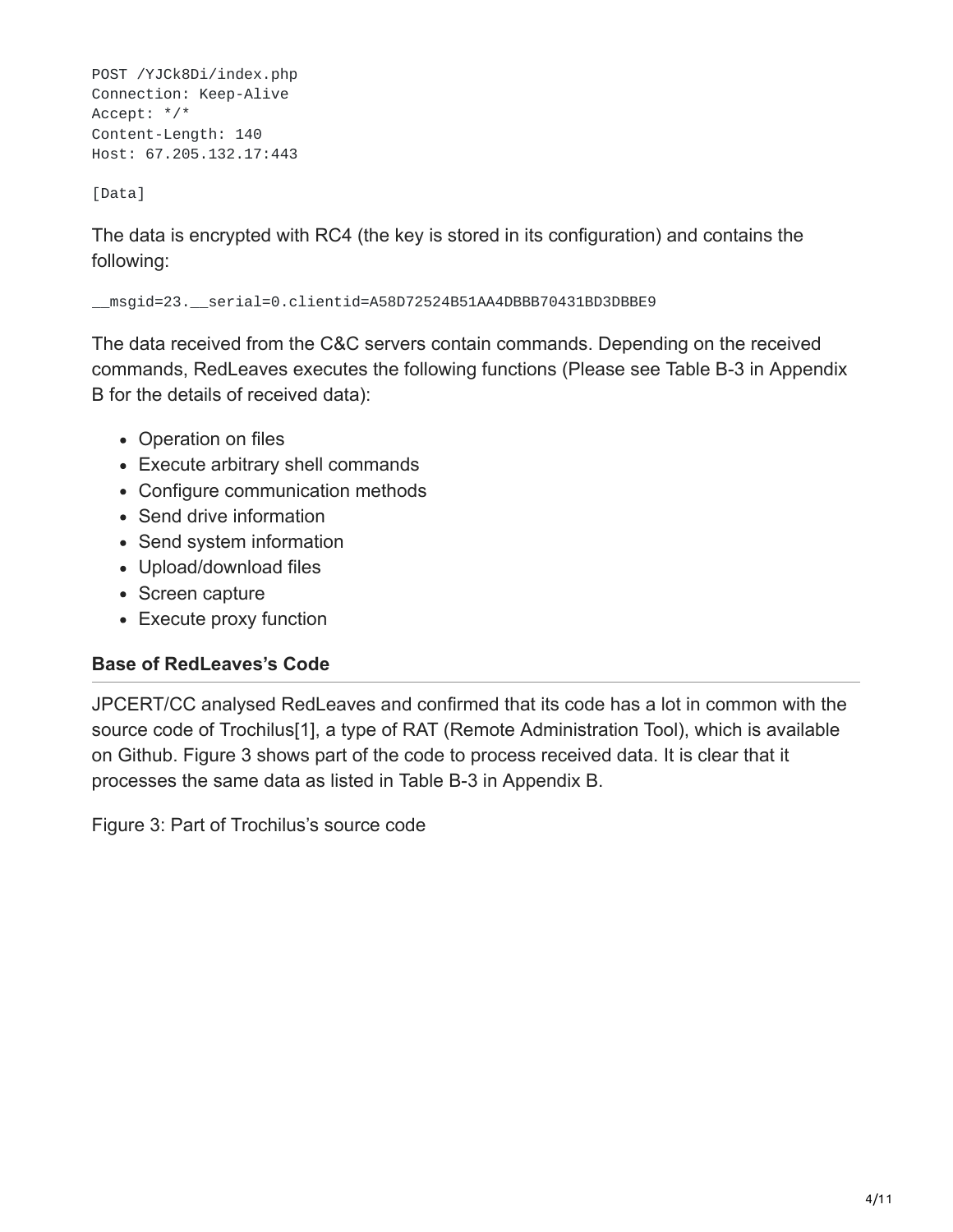| Edit View Selection Find<br>File        | Packages Help                                                    |  |
|-----------------------------------------|------------------------------------------------------------------|--|
| $\mathbf{v}$ <b>in</b> trochilus-master | <sup>C</sup> * CommData.cpp                                      |  |
| $\sum$ $\sum$ base                      | #include "stdafx.h"                                              |  |
| $\sum_{i=1}^{n}$ bin                    | #include "CommData.h"<br>2                                       |  |
| $\sum$ client                           |                                                                  |  |
| $\mathbf{v}$ <b>n</b> common            | 3                                                                |  |
| > FileTransfer                          | static LPCTSTR MSGID NAME $= T(" \text{msgid}");$<br>4           |  |
| <b>C</b> BinNames.h                     |                                                                  |  |
| $G^+$ CommData.cpp                      | static LPCTSTR USING POOL THREAD = $T(" upt");$<br>5             |  |
| C CommData.h                            | static LPCTSTR SERIALID NAME $= T(" serial");$<br>6              |  |
| C <sup>+</sup> CommDataUtils.cpp        |                                                                  |  |
| C CommDataUtils.h                       | $\tau$<br>static LPCTSTR BYTEDATA NAME $= T("data");$            |  |
| C CommNames.h                           | static LPCTSTR SERIAL BYTESECTION = $\overline{T("n data="$<br>8 |  |
| C CommonHeader.h                        | 9                                                                |  |
| <sup>C+</sup> DnsResolver.cpp           |                                                                  |  |
| C DnsResolver.h                         | 10<br>CommData::CommData()                                       |  |
| $G^+$ FileParser.cpp                    | : m msgid(INVALID MSGID)<br>11                                   |  |
| C FileParser.h                          |                                                                  |  |
| <b>C</b> GuidStructs.h                  | , m serialid $(0)$<br>12                                         |  |
| C MessageDefines.h                      | , m bUsePoolThread(FALSE)<br>13                                  |  |
| <b>C</b> TcpDefines.h                   |                                                                  |  |

It is presumed that RedLeaves is built on top of Trochilus's source code, rather than from scratch.

## **Relation to PlugX**

Comparing RedLeaves samples that JPCERT/CC has observed with PlugX, used by certain attacker groups in the past, we identified that similar code is used in some processes. Below are the sequence of instructions observed when the sample creates three files (a legitimate application, a loader and encoded RedLeaves or PlugX).

Figure 4: Comparison of file creation process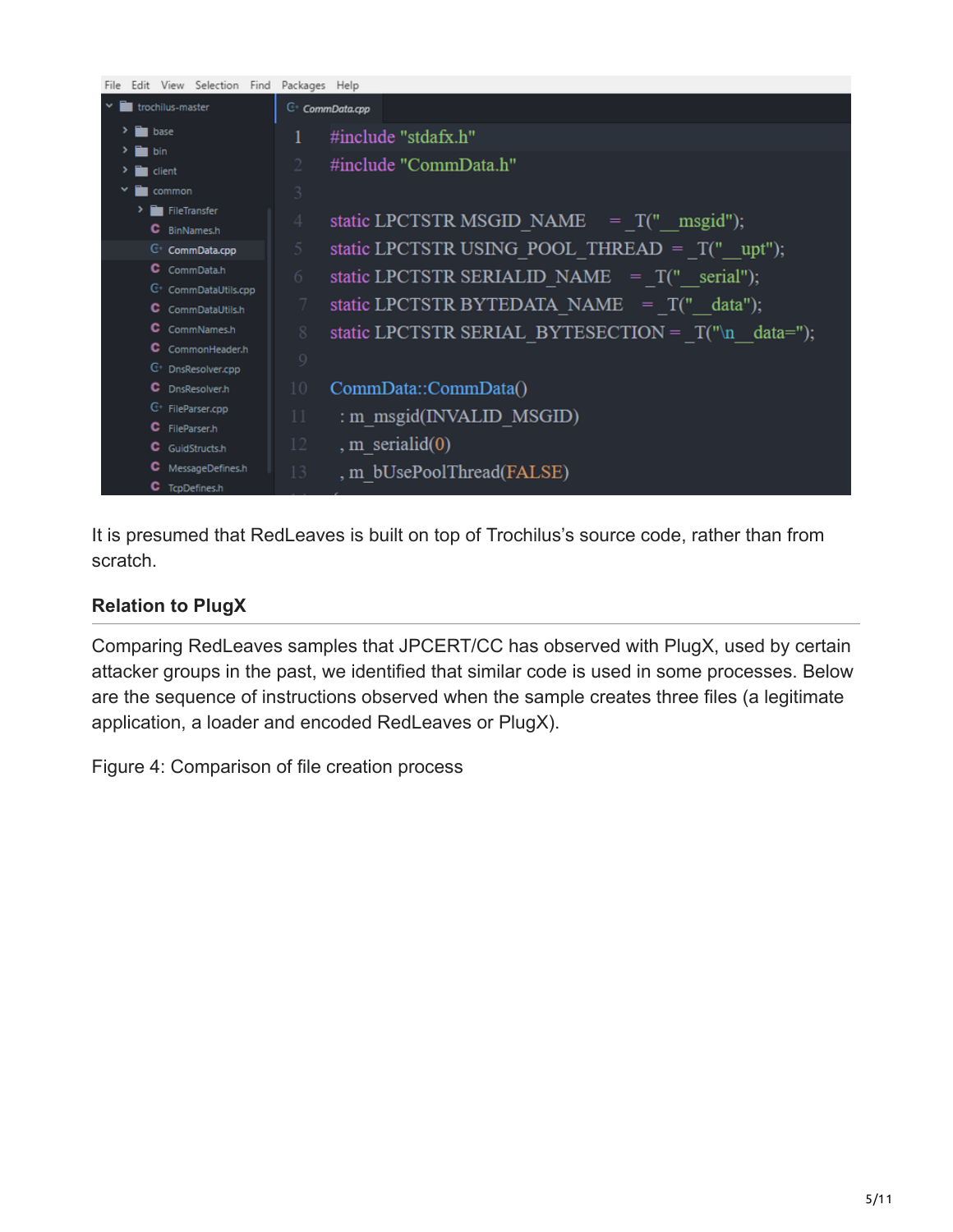|                                                                                                                                                                                                                            | <b>RedLeaves</b>                                                                                                                                                                                                                                                                                                                                                                                      |                                                                                                                                                         |
|----------------------------------------------------------------------------------------------------------------------------------------------------------------------------------------------------------------------------|-------------------------------------------------------------------------------------------------------------------------------------------------------------------------------------------------------------------------------------------------------------------------------------------------------------------------------------------------------------------------------------------------------|---------------------------------------------------------------------------------------------------------------------------------------------------------|
|                                                                                                                                                                                                                            |                                                                                                                                                                                                                                                                                                                                                                                                       |                                                                                                                                                         |
|                                                                                                                                                                                                                            | var_30= byte ptr -30h<br>var 10= dword ptr -10h<br>var_C= byte ptr -0Ch<br>var_4= dword ptr -4                                                                                                                                                                                                                                                                                                        |                                                                                                                                                         |
| push<br>mov<br>push<br>push<br>mov<br>push<br>sub<br>mov<br>xor<br>mov<br>push<br>lea<br>mov<br>mov<br>push<br>push<br>push<br>push<br>push<br>push<br>push<br>call<br>lea<br>call<br>push<br>push<br>push<br>push<br>push | ebp<br>ebp, esp<br><b>OFFFFFFFFh</b><br>offset SEH 404890<br>eax, large fs:0<br>eax<br>esp, 24h<br>eax, ___security_cookie<br>eax, ebp<br>[ebp+var_10], eax<br>eax<br>eax, [ebp+var_C]<br>large fs:0, eax<br>eax, [ecx+20h]<br>80h<br>1<br>1<br>1<br>1<br><b>OFFFFFFFFFh</b><br>eax<br>$ds:$ Se<br>ecx, [ebp+var_30]<br>sub_401160<br>248828<br>offset DAT_DATA<br>114698<br>offset DLL_DATA<br>81130 | ; uFlags<br>ĵ<br>сy<br>ĵ<br><b>CX</b><br>ĵ.<br>Y<br>ĵ,<br>х<br>; hWndInsertAfter<br>hlind<br>SIZE_T<br>; lpAddress<br>; SIZE_T<br>; lpAddress<br>dwSize |
| push<br>lea<br>mov<br>call                                                                                                                                                                                                 | offset EXE_DATA ; lpAddress<br>ecx, [ebp+var_30]<br>$[ebp+var_4], 0$<br>mal_data_parse                                                                                                                                                                                                                                                                                                                |                                                                                                                                                         |
| push<br>push<br>push<br>push<br>lea                                                                                                                                                                                        | 1<br>offset aRazor_dat ; "razor.dat"<br>offset aWtray_exe ; "wtray.exe"<br>ecx, [ebp+var_30]                                                                                                                                                                                                                                                                                                          | : int<br>offset aWweb32_dll ; "wweb32.dll"                                                                                                              |
| cal1<br>push<br>call                                                                                                                                                                                                       | mal_create_process<br>2200<br>ds:Sleep                                                                                                                                                                                                                                                                                                                                                                | dwMilliseconds                                                                                                                                          |
| push<br>call                                                                                                                                                                                                               | e<br>exit<br>mal_setup endp                                                                                                                                                                                                                                                                                                                                                                           | : int                                                                                                                                                   |

| 耳頭障         |                                           |
|-------------|-------------------------------------------|
|             |                                           |
|             | <b>Rug X</b>                              |
|             | mal_setup proc r                          |
|             | var_2C= byte ptr -2Ch                     |
|             | var_C= byte ptr -0Ch                      |
|             | var_4= dword ptr -4                       |
|             | arg_0= dword ptr 8                        |
| push        | ebp                                       |
| mov         | ebp, esp                                  |
| push        | OFFFFFFFFFh                               |
| push        | offset SEH_523E38                         |
| mov<br>push | eax, large fs:0<br>eax                    |
| sub         | esp, 20h                                  |
| push        | esi                                       |
| mov         | ___security_cookie<br>eax,                |
| nox         | eax, ebp                                  |
| push        | eax                                       |
| lea         | eax, [ebp+var_C]                          |
| mov         | large fs:0, eax                           |
| mov         | esi, ecx                                  |
| mov         | eax, [ebp+arg_0]                          |
| push        | eax                                       |
| cal1        | sub_406962                                |
| mov         | ecx, [esi+20h]                            |
| push        | 80h<br>; uFlags                           |
| push        | 1<br>; cy                                 |
| push        | 1<br>; ex                                 |
| push        | ×<br>1<br>ţ.                              |
| push        | ; x<br>1                                  |
| push        | <b>OFFFFFFFFFh</b><br>; hWndInsertAfter   |
| push        | : hlvlnd<br>ecx                           |
| call<br>lea | ds:Seti<br>ecx, [ebp+var_2C]              |
| call        | sub 401160                                |
| push        | : SIZE_T<br>118878                        |
| push        | offset DATA_DATA ; LPVOID                 |
| push        | 114698<br>; SIZE_T                        |
| push        | offset DLL_DATA<br>LPVOID<br>ţ.           |
| push        | 48498<br>; dwSize                         |
| push        | offset EXE_DATA ; lpAddress               |
| lea         | ecx, [ebp+var_2C]                         |
| mov         | [ebp*var_4], 0                            |
| call        | mal_data_parse                            |
| push        | ; int<br>1                                |
| push        | offset aPsychiatry_dat ; "psychiatry.dat" |
| push        | offset aVsodscpl_dll ; "vsodscpl.dll"     |
| push        | offset aRudiment_exe ; "rudiment.exe"     |
| lea         | ecx, [ebp+var_2C]                         |
| cal1        | mal_create_process                        |
| push        | ø<br>: int                                |
| call        | _exit<br>mal_setup endp                   |
|             |                                           |

Furthermore, the process in which the loader decodes the encoded data (encoded RedLeaves or PlugX) is similar.

Figure 5: Comparison of file decode process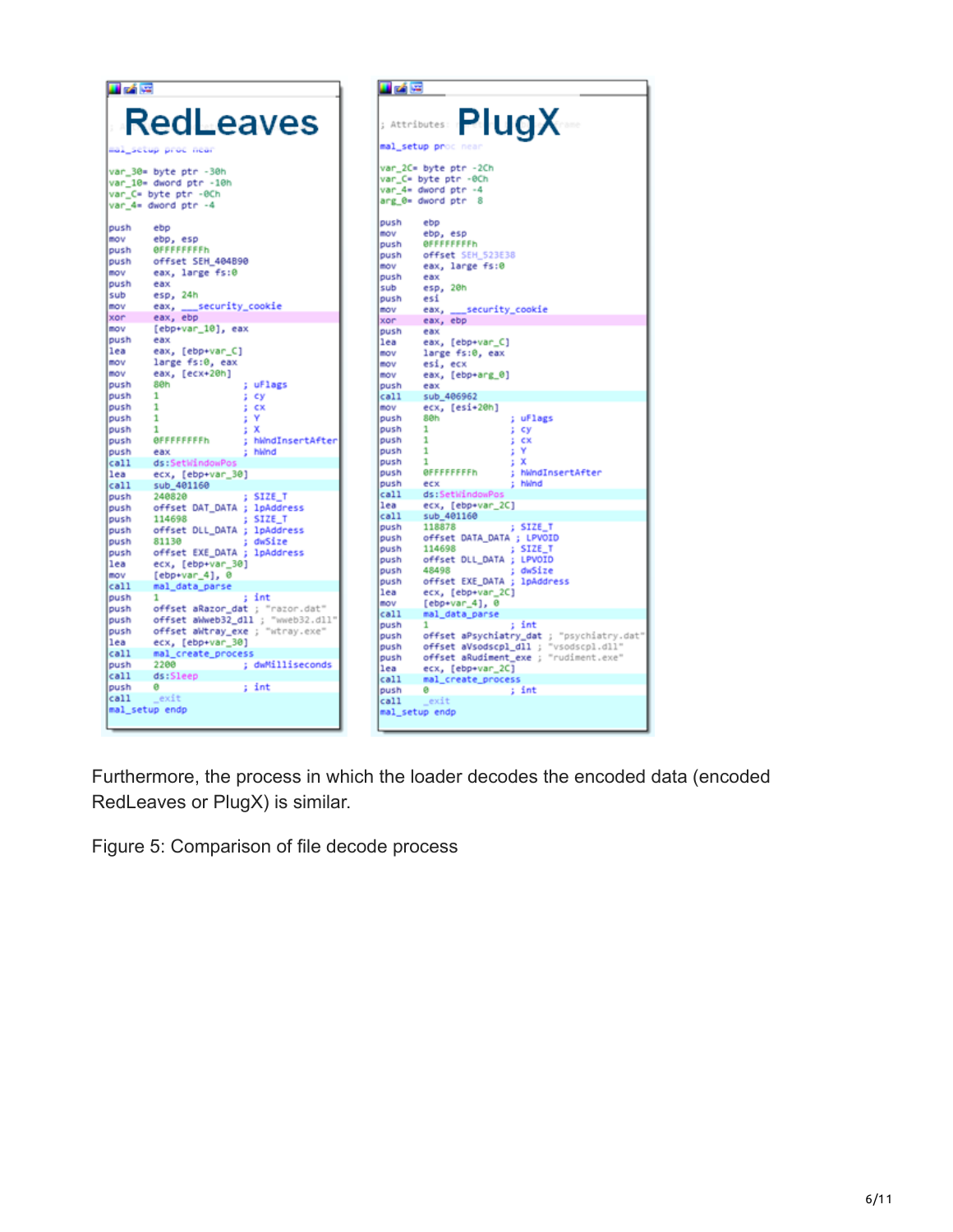

JPCERT/CC has also confirmed that some of the RedLeaves and PlugX samples that share the above code also communicate with common hosts. From this observation, it is presumed that the attacker group using RedLeaves may have used PlugX before.

### **Summary**

RedLeaves is a new type of malware being observed since 2016 in attachments to targeted emails. Attacks using this malware may continue.

The hash values of the samples introduced here are listed in Appendix C. Some of the RedLeaves' destination hosts that JPCERT/CC has confirmed are also listed in Appendix D. Please check your devices for any suspicious communication with such hosts.

- Shusei Tomonaga

*(Translated by Yukako Uchida)*

Reference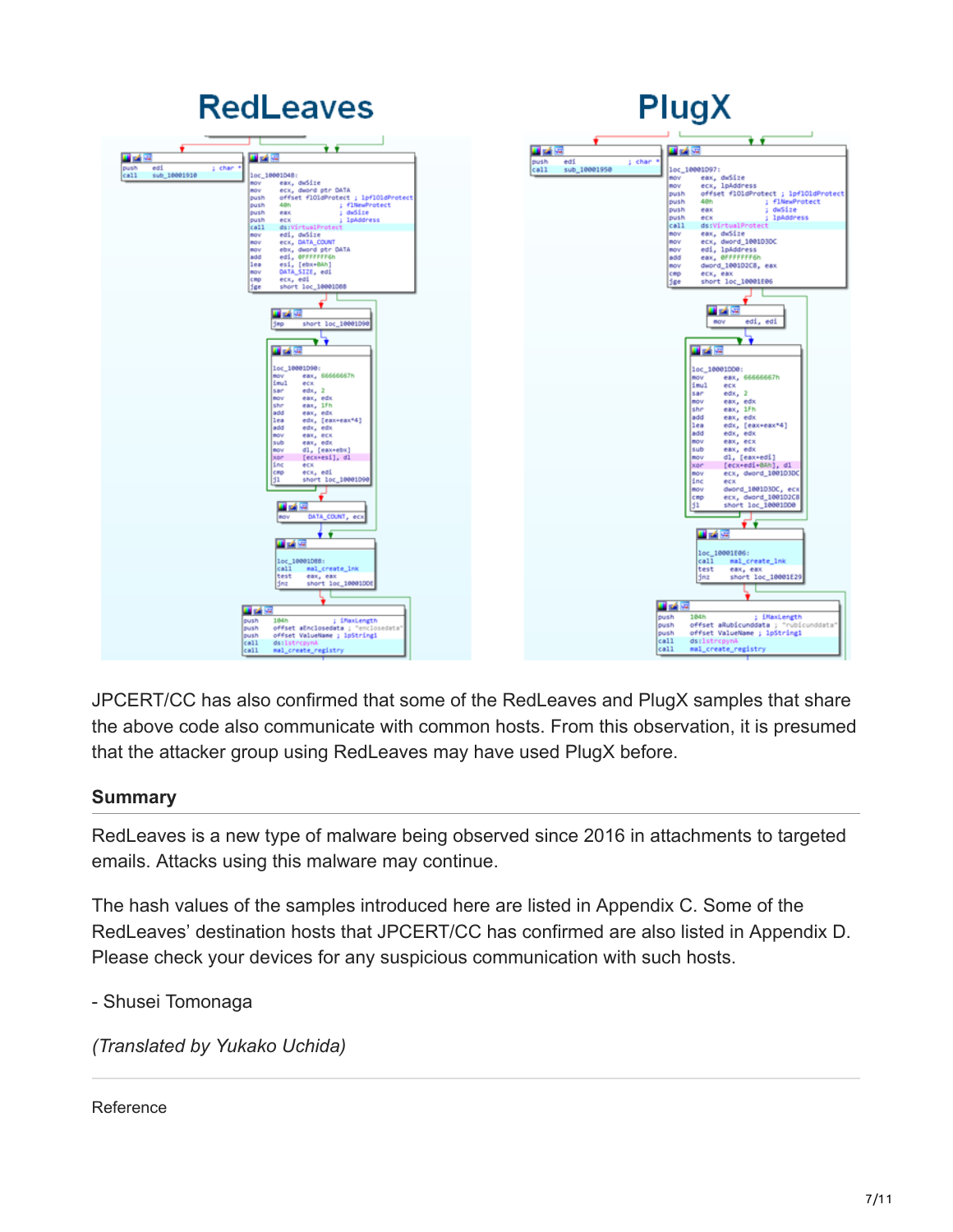[1] Trochilus: A fast&free windows remote administration Tool

## <https://github.com/5loyd/trochilus>

Appendix A: Configuration information

Table A: List of Configuration Information

| <b>Offset</b> | <b>Description</b>       | <b>Remarks</b>                                            |
|---------------|--------------------------|-----------------------------------------------------------|
| 0x000         | Destination 1            |                                                           |
| 0x040         | Destination 2            |                                                           |
| 0x080         | Destination 3            |                                                           |
|               | 0x0C0 Port number        |                                                           |
| 0x1D0         |                          | Communication mode 1=TCP, 2=HTTP, 3=HTTPS, 4=TCP and HTTP |
| 0x1E4         | -ID                      |                                                           |
| 0x500         | <b>Mutex</b>             |                                                           |
| 0x726         | <b>Injection Process</b> |                                                           |
|               | 0x82A RC4 key            | Used for encrypting communication                         |

RC4 key examples:

- Lucky123
- problems
- 20161213
- john1234
- minasawa

Appendix B: Communicated data

Table B-1: Format of data sent through HTTP POST request

| <b>Offset</b> | Length | <b>Contents</b>                                                                          |
|---------------|--------|------------------------------------------------------------------------------------------|
| 0x00          | 4      | Length of data encrypted with RC4 (XOR encoded with the first 4 bytes<br>of the RC4 key) |
| 0x04          | 4      | Server id (XOR encoded with the first 4 bytes of the RC4 key)                            |
| 0x08          | 4      | <b>Fixed value</b>                                                                       |
| 0x0C          |        | Data encrypted with RC4                                                                  |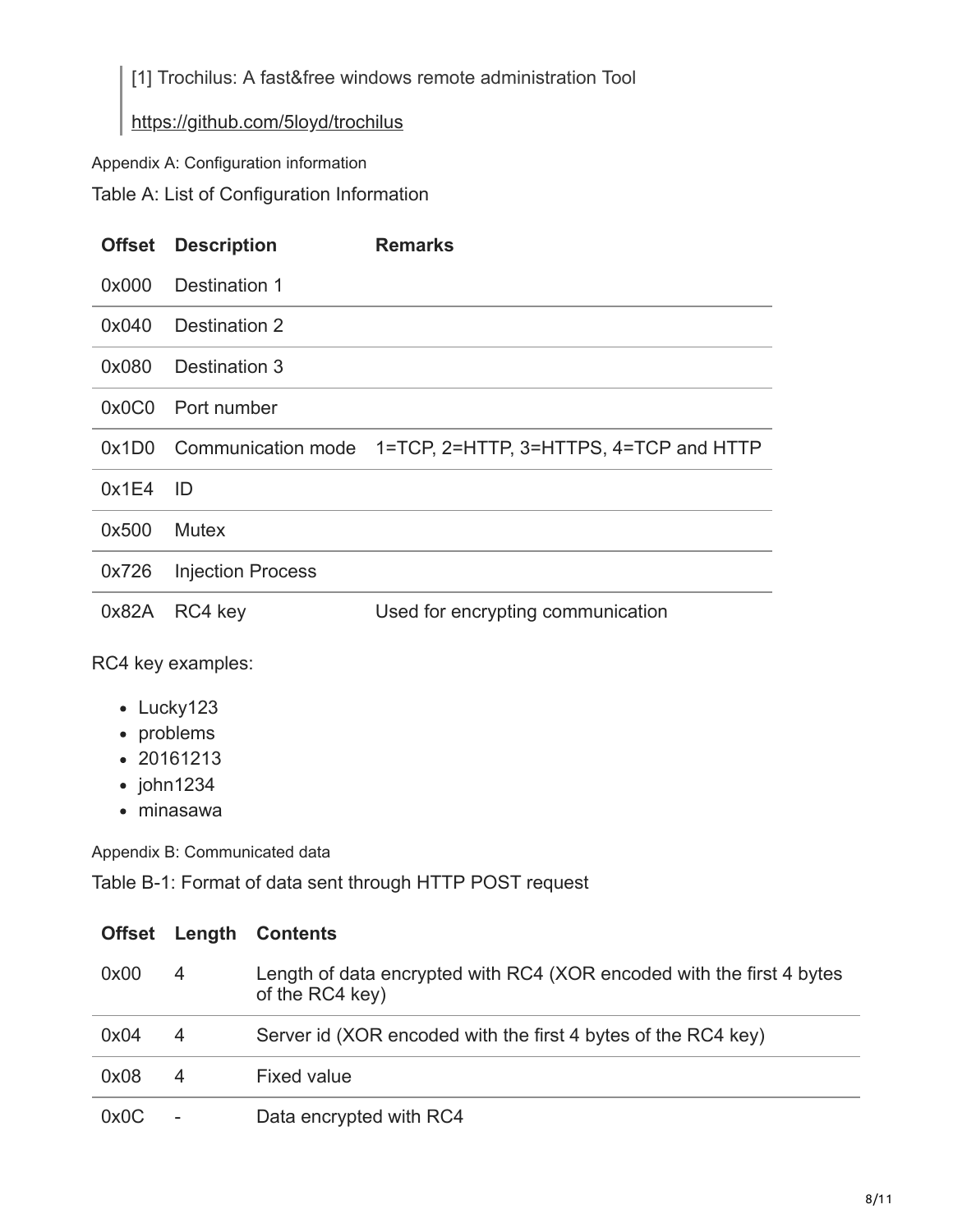| <b>Offset</b> | Length         | <b>Contents</b>                                                                          |
|---------------|----------------|------------------------------------------------------------------------------------------|
| 0x00          | 4              | Random numerical value                                                                   |
| 0x04          | 4              | Fixed value                                                                              |
| 0x08          | $\overline{4}$ | Length                                                                                   |
| 0x0C          | 4              | Length of data encrypted with RC4 (XOR encoded with the first 4 bytes<br>of the RC4 key) |
| 0x10          | $\overline{4}$ | Server id (XOR encoded with the first 4 bytes of the RC4 key)                            |
| 0x14          | $\overline{4}$ | <b>Fixed value</b>                                                                       |
| 0x18          | ۰              | Data encrypted with RC4                                                                  |

### Table B-2: Format of data sent through its custom protocol

Table B-3: Contents in received data

| <b>String</b> | <b>Type</b>    | <b>Contents</b>                                        |
|---------------|----------------|--------------------------------------------------------|
| msgid         |                | Numeric Command                                        |
| serial        | <b>Numeric</b> |                                                        |
| upt           |                | true, etc. Whether the command is executed by a thread |
| data          | data           | Command parameter, etc.                                |

Appendix C: SHA-256 hash value of the samples

RedLeaves

5262cb9791df50fafcb2fbd5f93226050b51efe400c2924eecba97b7ce437481

PlugX

 $\bullet$ 

fcccc611730474775ff1cfd4c60481deef586f01191348b07d7a143d174a07b0

Appendix D: Communication destination host

- mailowl.jkub.com
- windowsupdates.itemdb.com
- microsoftstores.itemdb.com
- 67.205.132.17
- 144.168.45.116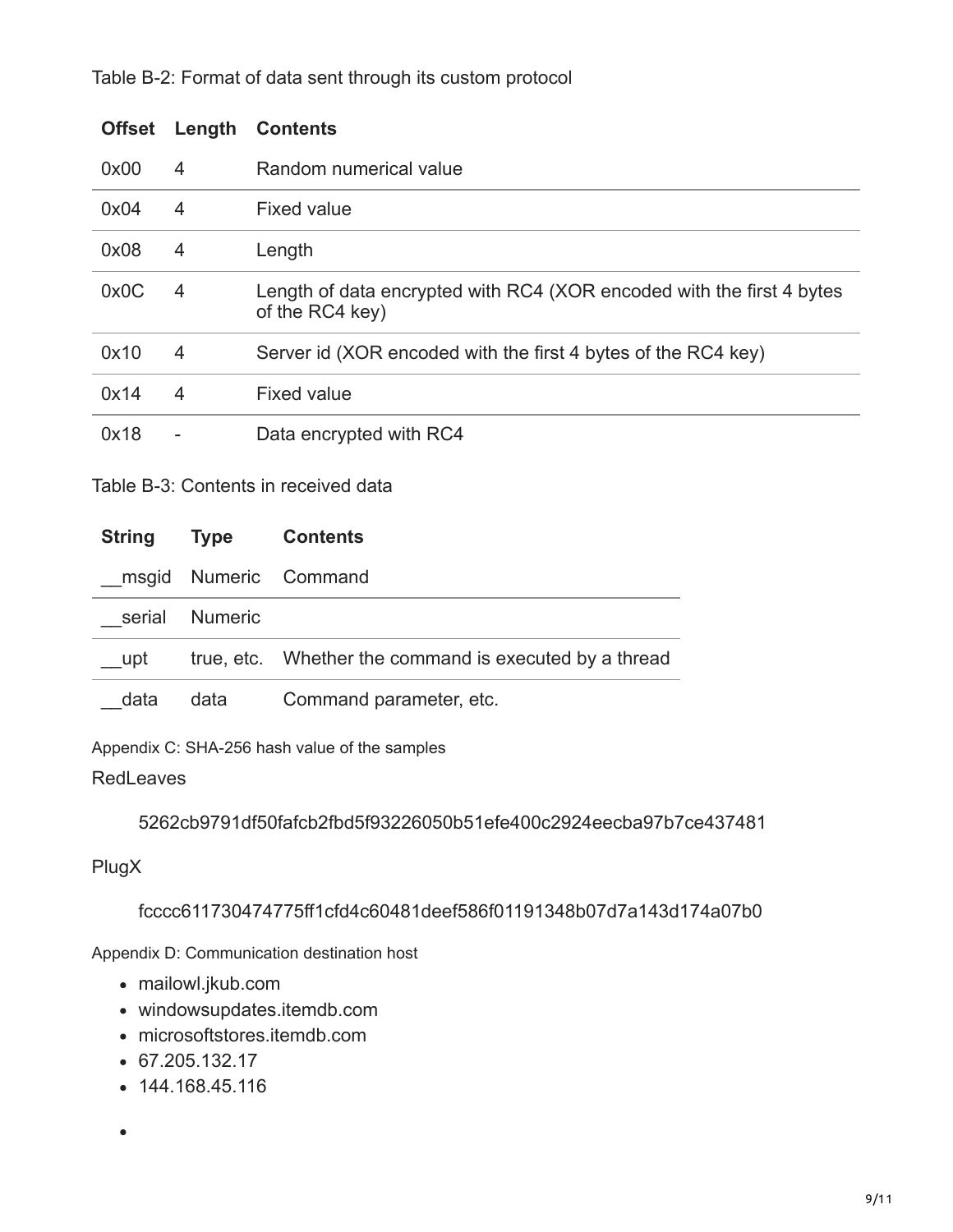• [Email](http://10.10.0.46/mailto:?subject=RedLeaves%20-%20Malware%20Based%20on%20Open%20Source%20RAT&body=https%3A%2F%2Fblogs.jpcert.or.jp%2Fen%2F2017%2F04%2Fredleaves---malware-based-on-open-source-rat.html)

Author



**朝長 秀誠 [\(Shusei Tomonaga\)](https://blogs.jpcert.or.jp/en/shu_tom/)** 

Since December 2012, he has been engaged in malware analysis and forensics investigation, and is especially involved in analyzing incidents of targeted attacks. Prior to joining JPCERT/CC, he was engaged in security monitoring and analysis operations at a foreign-affiliated IT vendor. He presented at CODE BLUE, BsidesLV, BlackHat USA Arsenal, Botconf, PacSec and FIRST Conference. JSAC organizer.

Was this page helpful?

0 people found this content helpful.

If you wish to make comments or ask questions, please use this form.

This form is for comments and inquiries. For any questions regarding specific commercial products, please contact the vendor.

please change the setting of your browser to set JavaScript valid. Thank you!

## **Related articles**